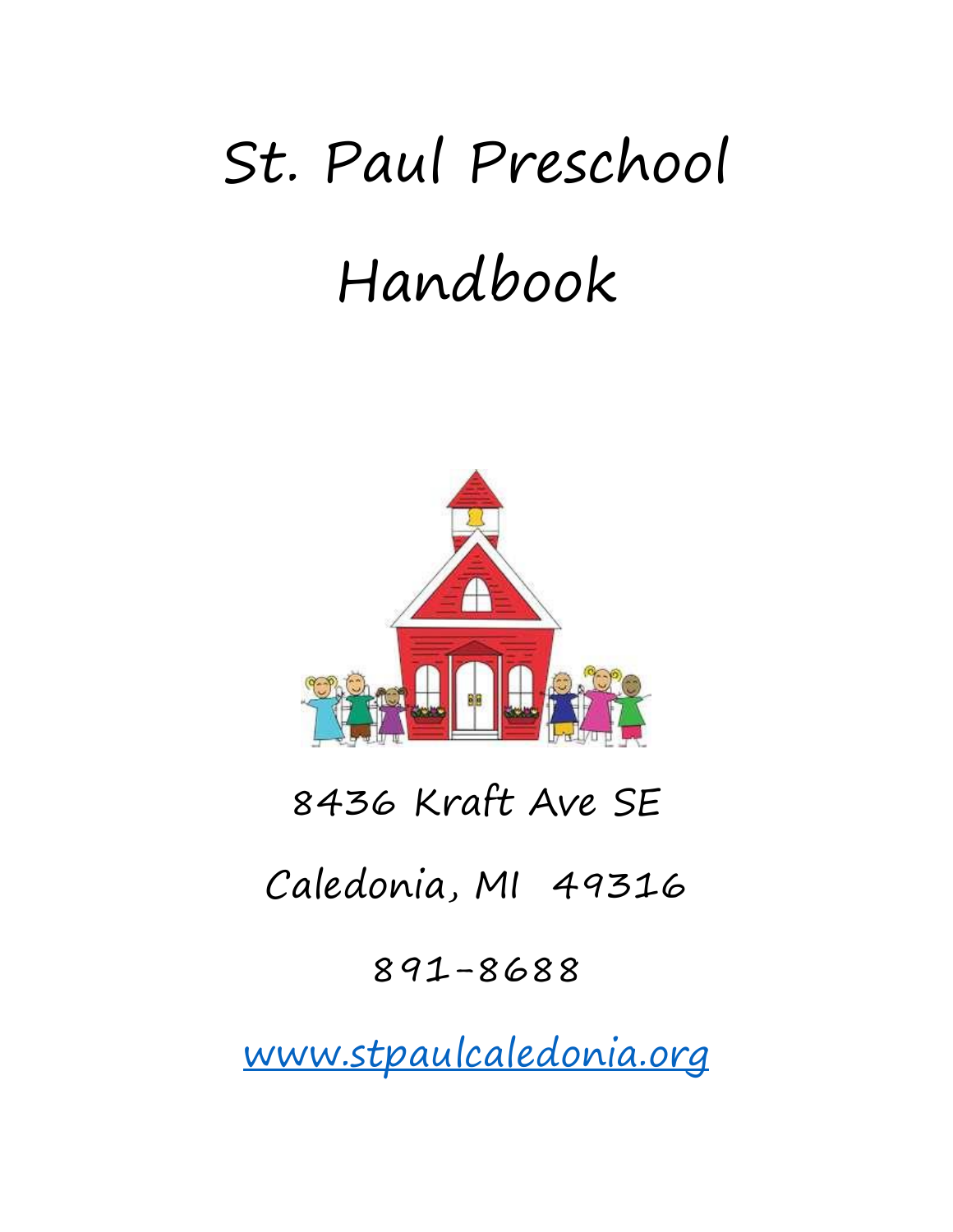Dear Parents,

The Bible says in Proverbs 22:6, "Train a child in the way he should go, and even when he's old he will not leave it." We at St. Paul believe you cannot begin too early to train children – train not only in the spiritual, but also in the physical, social, emotional, mental, and aesthetic. We believe early childhood training is essential in today's society. Therefore, we ask for your personal, parental help as your child moves through preschool. Working together, we can supply the necessary resources to accomplish our goals within the framework of guiding your child into a personal relationship with Jesus Christ, our Lord and Savior. We cordially invite you to "get involved" and to keep in touch with our preschool. We also wish you and your child a happy and productive preschool experience.

Sincerely,

Julie Rop & Tamara Hammond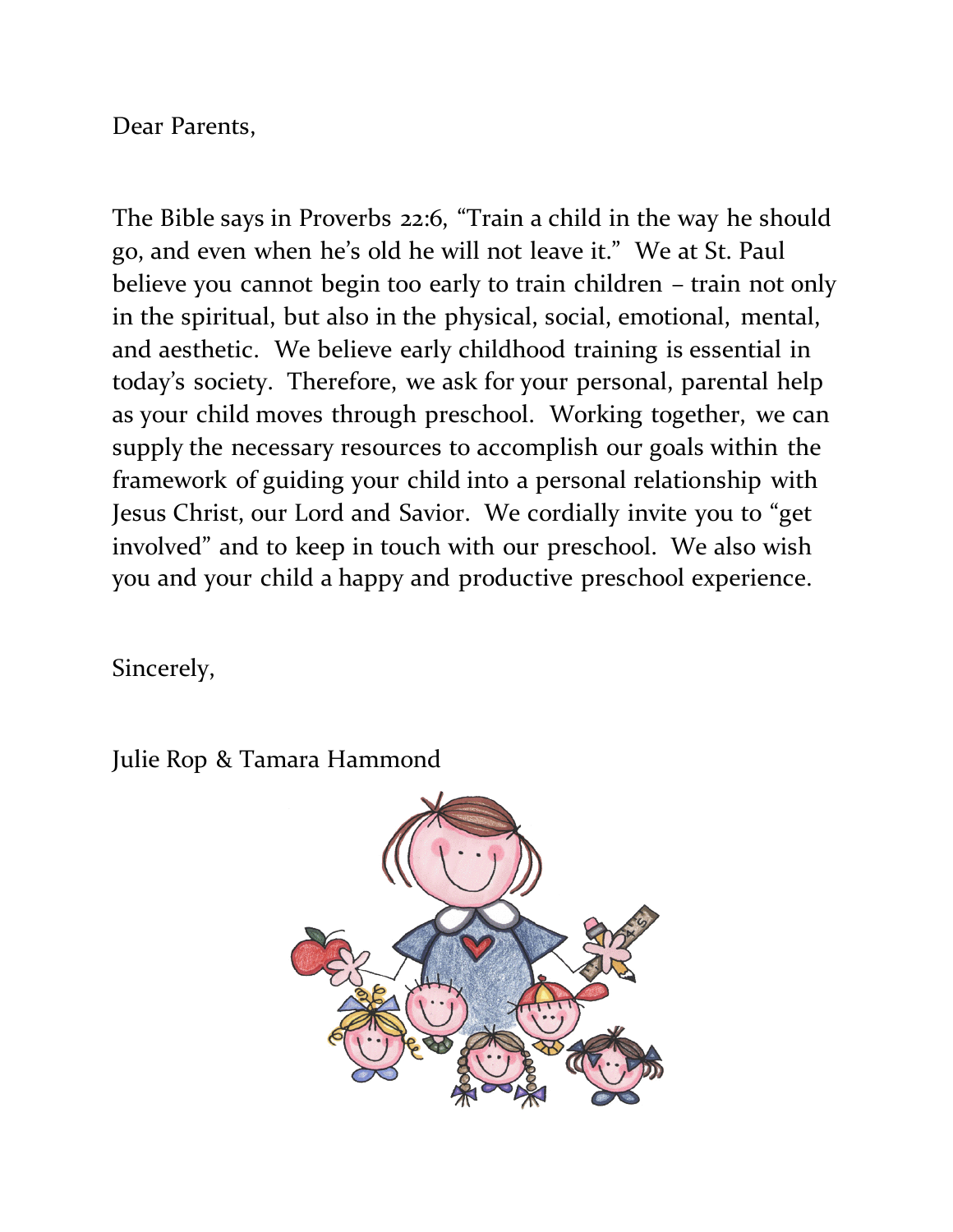#### PHILOSOPHY

St. Paul Preschool will teach and promote developmentally appropriate activities and structure through a Christ-centered learning environment. We will encourage each child to reach their own potential and help them grow and learn as their own individual. The school will promote the Gospel of Jesus Christ in all of its teachings and practices in accordance with the Bible.

### GOALS

- 1. St. Paul Preschool will provide opportunities and activities to help each child have a healthy self-concept that includes selfacceptance and recognition of their talents and limitations.
- 2. St. Paul Preschool will strive to create an atmosphere that promotes positive social growth, individuality, and respect for self and others as God's special people.
- 3. St. Paul Preschool will provide experiences and activities that will fulfill each child's basic individual needs (emotional, social, intellectual, physical, and spiritual).
- 4. St. Paul Preschool will provide guidance as the child becomes less self-centered and starts taking part in group activities.
- 5. St. Paul Preschool will provide interests and experiences that broaden the child's aptitude for future academic programs.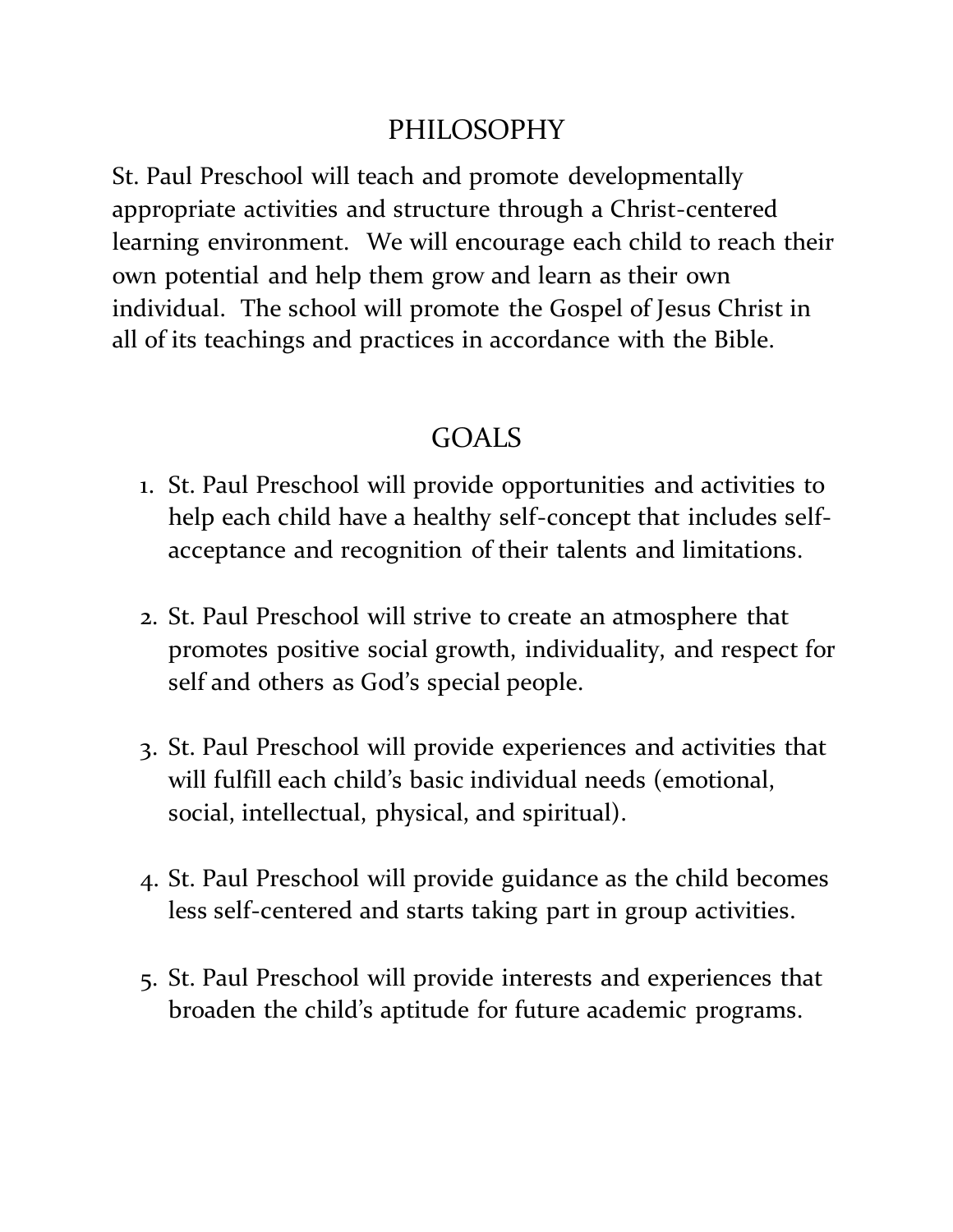# LICENSING AND ACCREDITATION

St. Paul Preschool is licensed by the Michigan Department of Licensing and Regulatory Affairs. Our license is on display in the classroom.

#### REGISTRATION

Registration is on a first come, first serve basis. St. Paul Preschool admits students of any race, color, national, and ethnic origin in all rights, privileges, programs, and activities generally accorded or made available to the students of our school.

#### PROGRAM

St. Paul Preschool provides a program of daily activities and relationships that offers opportunities for the developmental growth of each child in the following areas:

- Spiritual development
- Physical development, including large and small muscles
- Social development
- Emotional development, including positive self-concept
- Intellectual development, including communication skills

St. Paul Preschool permits parents to visit the program for the purpose of observing their children during daily activities. It is best not to do this during the first month of class as your child needs time to adjust to this new experience.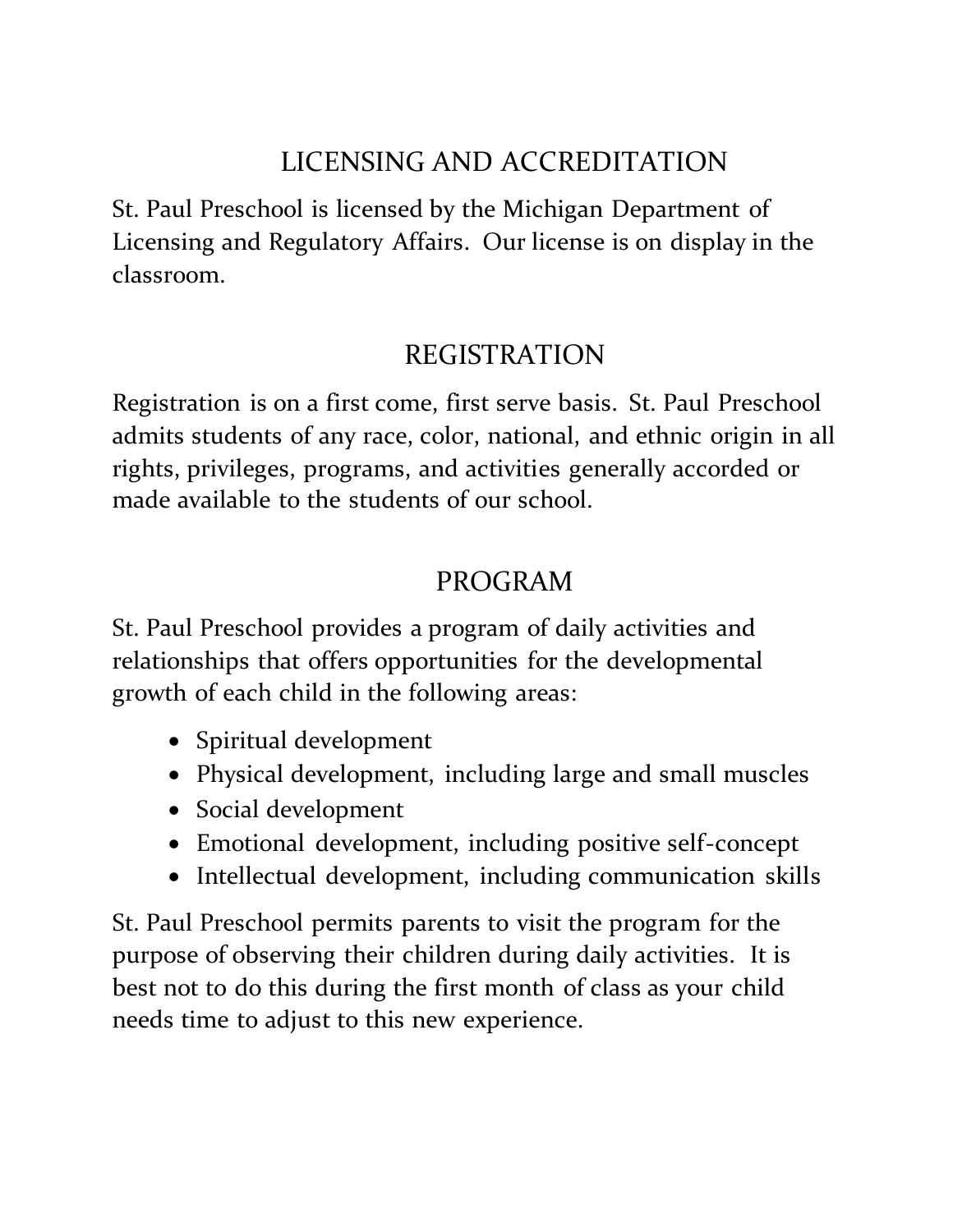Our daily schedule follows the following pattern:

Welcome Free Choice Gathering Time Learning Stations Circle Time Handwashing/Snacks Gym **Creativity** Jesus Time Closing

#### CLASSES AND SIZE

St. Paul Preschool offers two and three day programs. Classes are limited to 17 students per program.

#### CLASS SCHEDULES

Classes meet on the following days and times:

| Two Day Class:   | Tuesday & Thursday                      | $8:35 - 11:30$ am |
|------------------|-----------------------------------------|-------------------|
| Three Day Class: | Monday, Wednesday & Friday 8:35-11:30am |                   |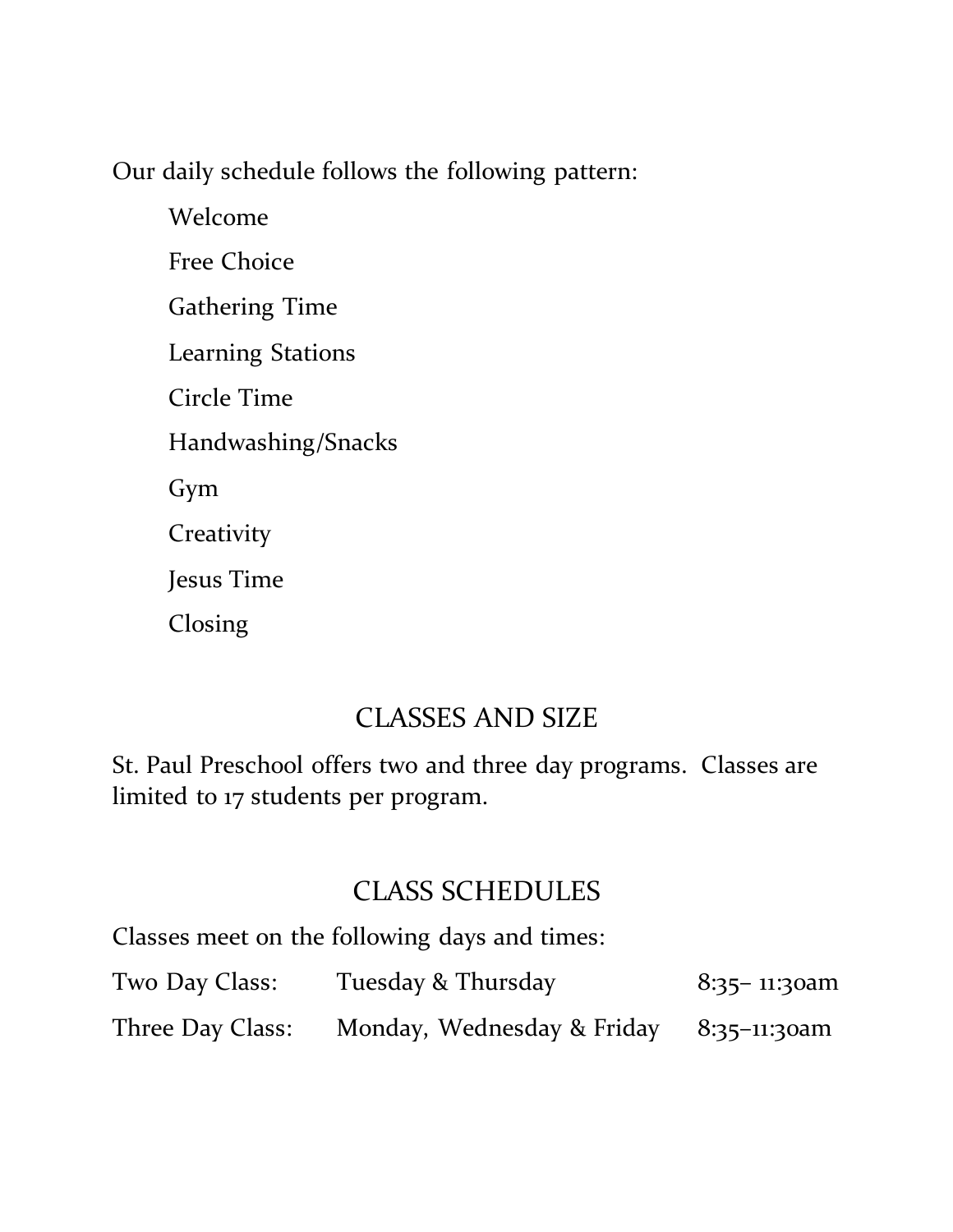#### TUITION

A \$50 registration and materials fee must accompany each enrollment form. This fee will hold your child's spot in the class and is non-refundable.

Tuition can be paid in full or paid on a monthly basis. If you elect to pay monthly, all payments are due the first day of the month. Initial payments are due September 1<sup>st</sup>, prior to the start of the school year. If tuition is overdue by more than a month, that child may be asked to stop attending until payment is made current.

#### WITHDRAWAL

Any child may be withdrawn by parent request. Tuition must be paid up to the withdrawal date. If a child has special needs which the teacher feels cannot be met by our program, that child may be asked to leave.

### BIRTHDATE

Your child must be  $2 \frac{1}{2}$  - 6 years old by September 1 to enroll.

# ARRIVAL AND PICK UP

Children should generally not be brought to school more than five minutes before the school starting time. They also should be picked up within five minutes after the end of class. The teachers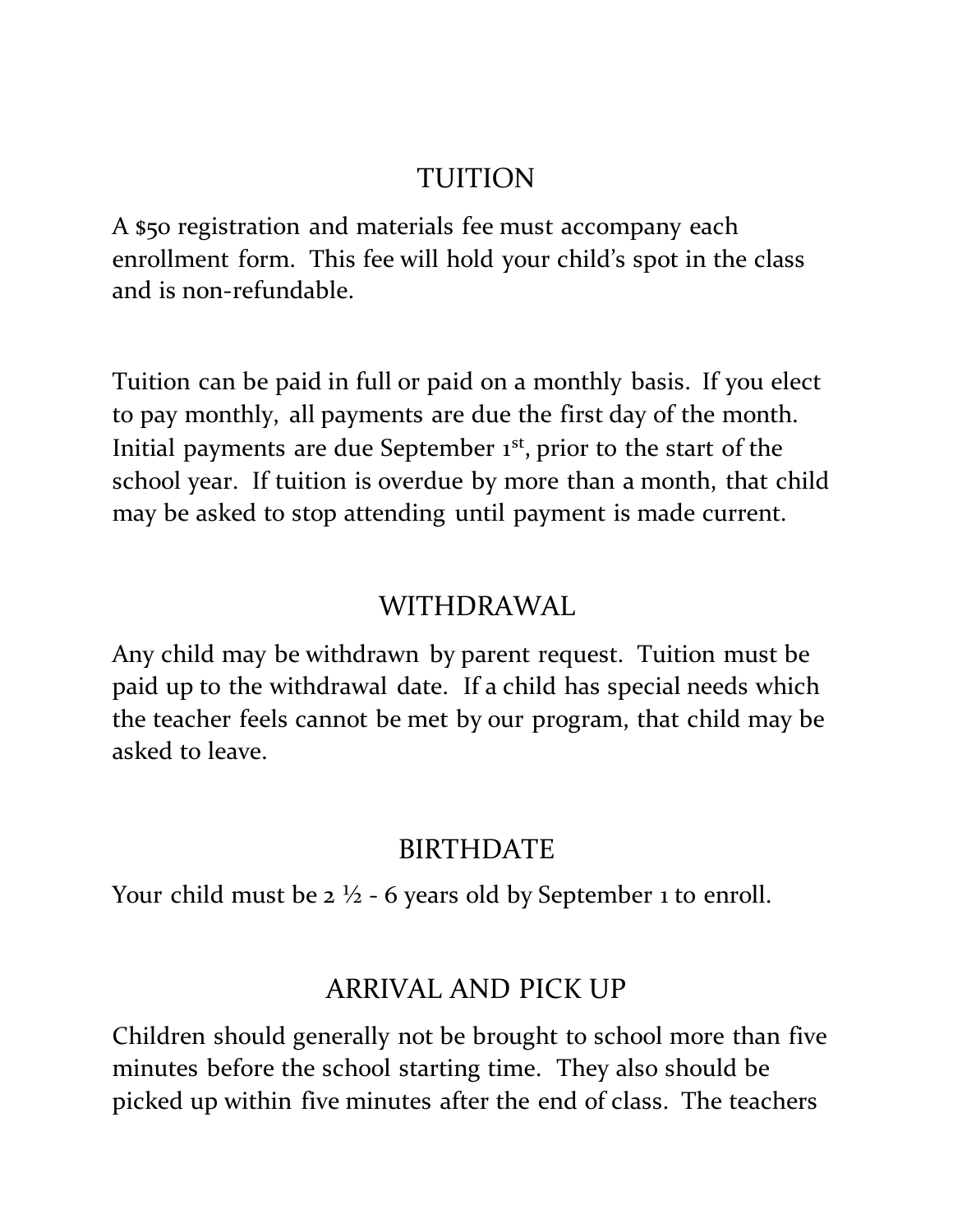have supplies, phone calls, meetings, and other things to attend to before and after these times. Children feel insecure when all other children have been picked up. We understand that emergencies arise, however, so please call or send a note for exceptions.

The staff will not release a child to anyone except the parents of the child and the persons indicated on the child's information card. If there is some change in who will be picking up your child, a verbal notification or a written note must be sent to school alerting the staff.

#### SCHOOL CLOSING

In times of inclement weather, we will follow Caledonia Community Schools. If they close or delay, we will close. Please watch the local television channels for closing information.

### DISCIPLINE

St. Paul Preschool staff shall use positive methods of discipline that encourage self-control, self-direction, and self-esteem. The teachers shall use Christian love and kindness, but firmness in disciplining students. The rules of classroom behavior will be clear and the children are expected to follow them. The teachers may request a conference with the parents if the behavior of a child is consistently interfering with the learning process or the safety of the child or the class. Dismissal is considered a last resort if no other reasonable solution can be found.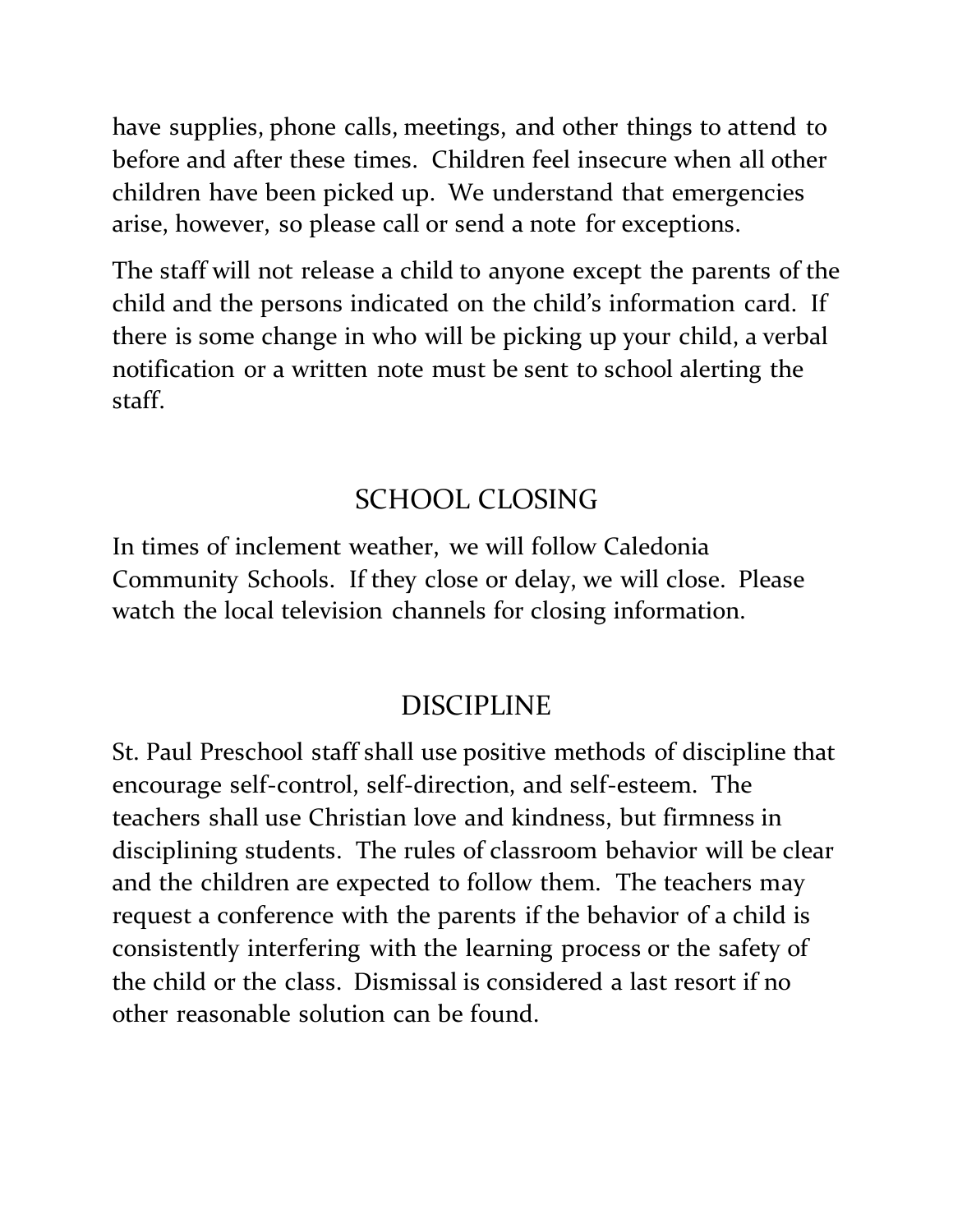#### EQUIPMENT

St. Paul Preschool provides an adequate and varied supply of play equipment, materials, and furniture that are:

\*appropriate to the developmental needs and interests of children

\*appropriate to the number of children

\*safe, clean, and in good repair

\*easily accessible to the children

Equipment and materials shall provide for:

\*large and small muscle activity

\*sensory development and exploration

\*social interaction and dramatic play

\*creative experiences through art, music, and literature

#### FIELD TRIPS

Over the course of the school year, field trips may be taken. Written permission is required. Each family is responsible for providing transportation enabling their child to attend field trips. Each child must be accompanied by a parent or another adult unless otherwise stated. The preschool will not be responsible for transportation arrangement. We usually will meet at the site of the field trip.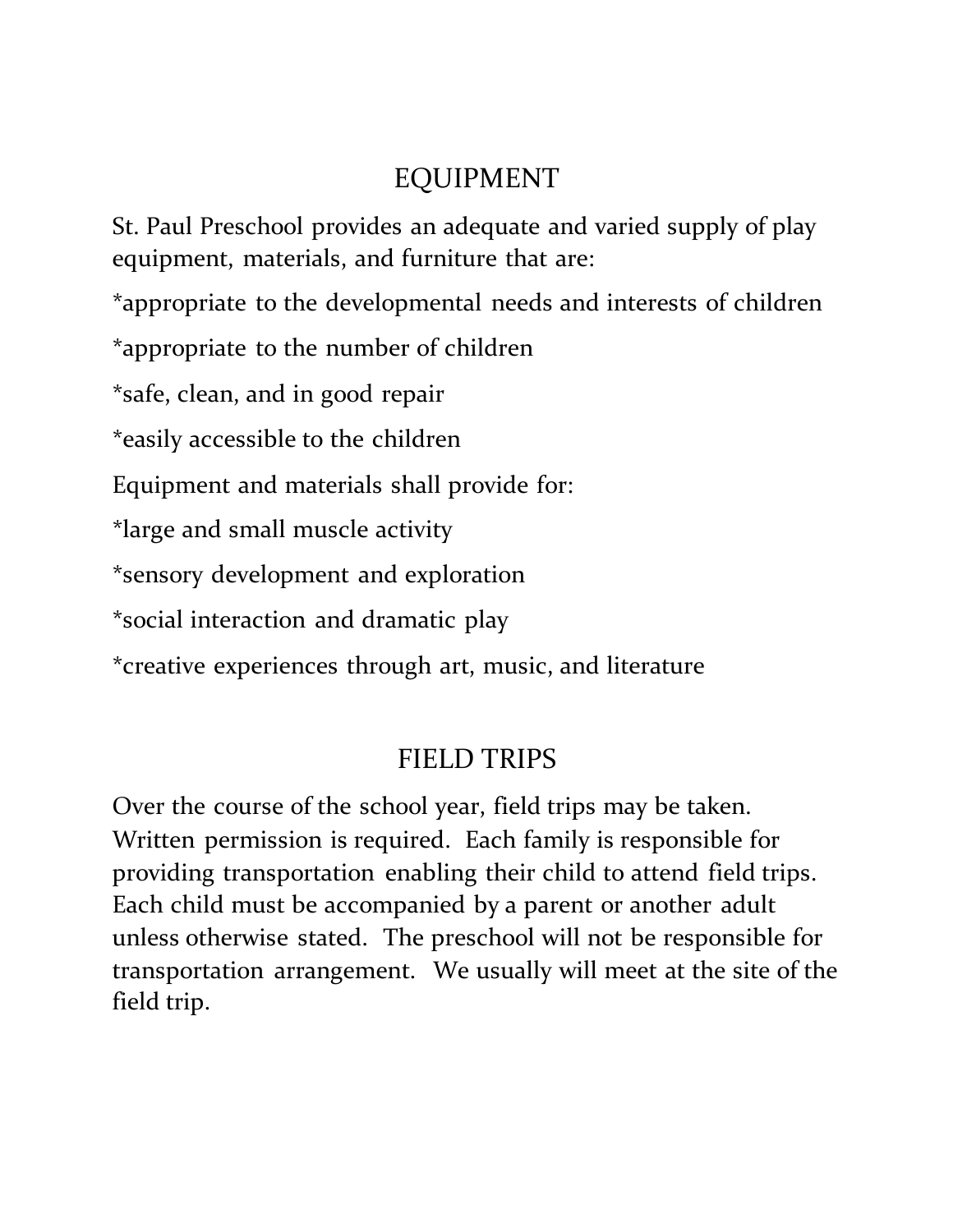## TOILET TRAINING

St. Paul Preschool will accept students who are not yet fully potty trained.

# IMMUNIZATIONS

A completed health appraisal report form and a record of immunization signed by a licensed physician must be on file no later than the child's first day of school attendance. The current immunization schedule is as follows:

The State of Michigan requires the following immunizations:

4 doses of DPT

3 doses of polio

1 dose of haemophilus influenz type B at or after 12 months or the complete series

3 doses of hepatitis B, with the second dose administered one month after the first and the third dose administered six months after the first

1 dose of varicella

# ABSENCES AND ILLNESSES

Parents need to call the school when a child is absent. Contagious diseases must be reported so that the school can make other parents aware an illness is going around.

A child should be kept home when an elevated temperature appears and when the child complains about not feeling well. If your child is not feeling well at home, s/he will also be miserable at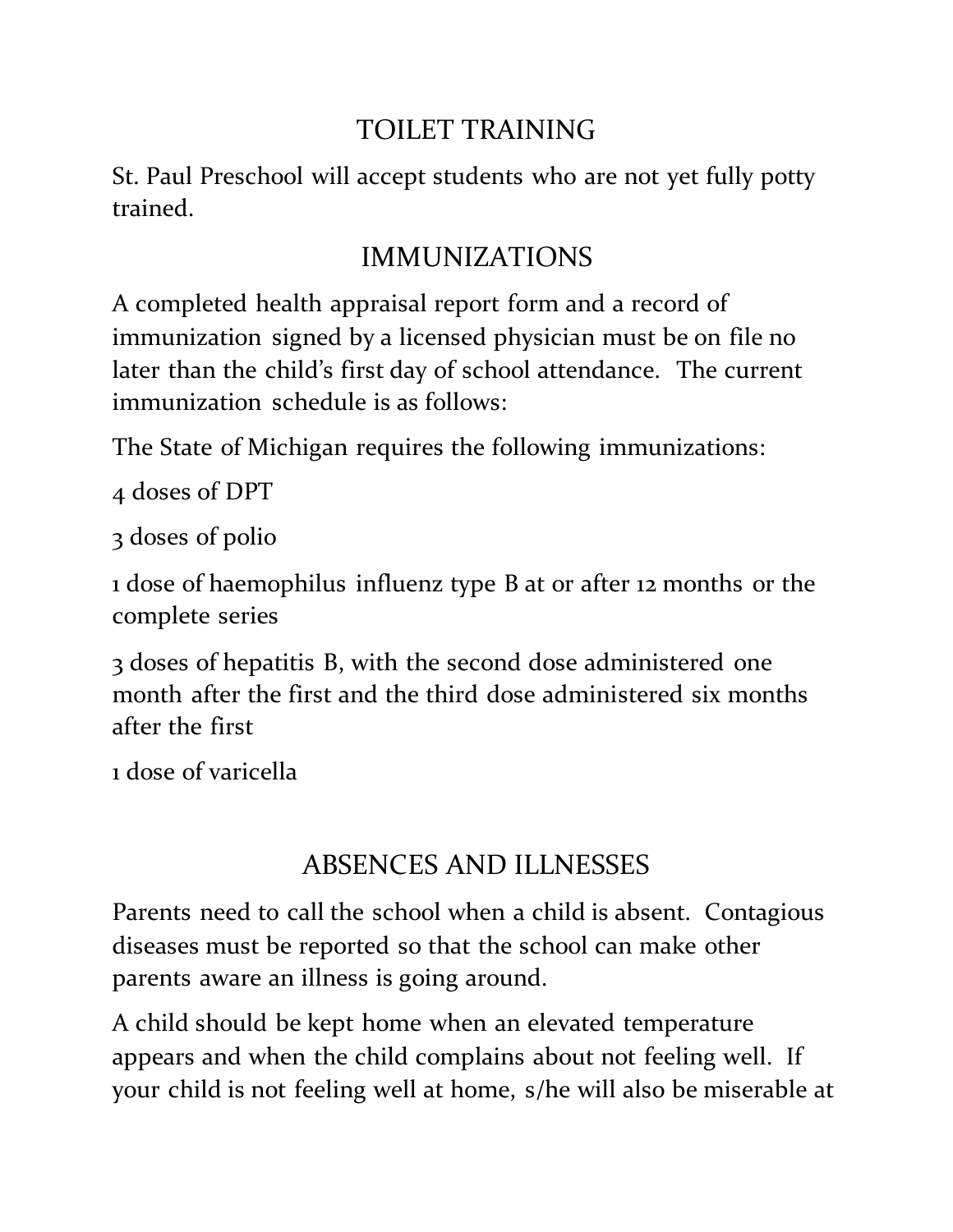school! Please call the school if you have any doubts as to sending your child to school or not.

Children should be fever-free for 72 hours before returning to school.

Should a child fall ill, sustain an injury, or be involved in any additional incident while at school, the child's parents will be called and arrangements may be made to pick the child up from school.

Staff members will abide by the above guidelines pertaining to illnesses as well.

## EMERGENCY MEDICAL CARE

At the time of initial attendance, St. Paul Preschool shall obtain written permission, signed by the parent, to seek emergency medical care. The school will make every effort to contact the parents in the event of an emergency.

### FIRE, TORNADO, AND LOCKDOWN DRILLS

At the beginning of and throughout the school year, practice drills are held in which the emphasis is on procedure and time. A sheet containing instructions and procedures for fire, tornado, and lockdown warnings is posted in the classroom.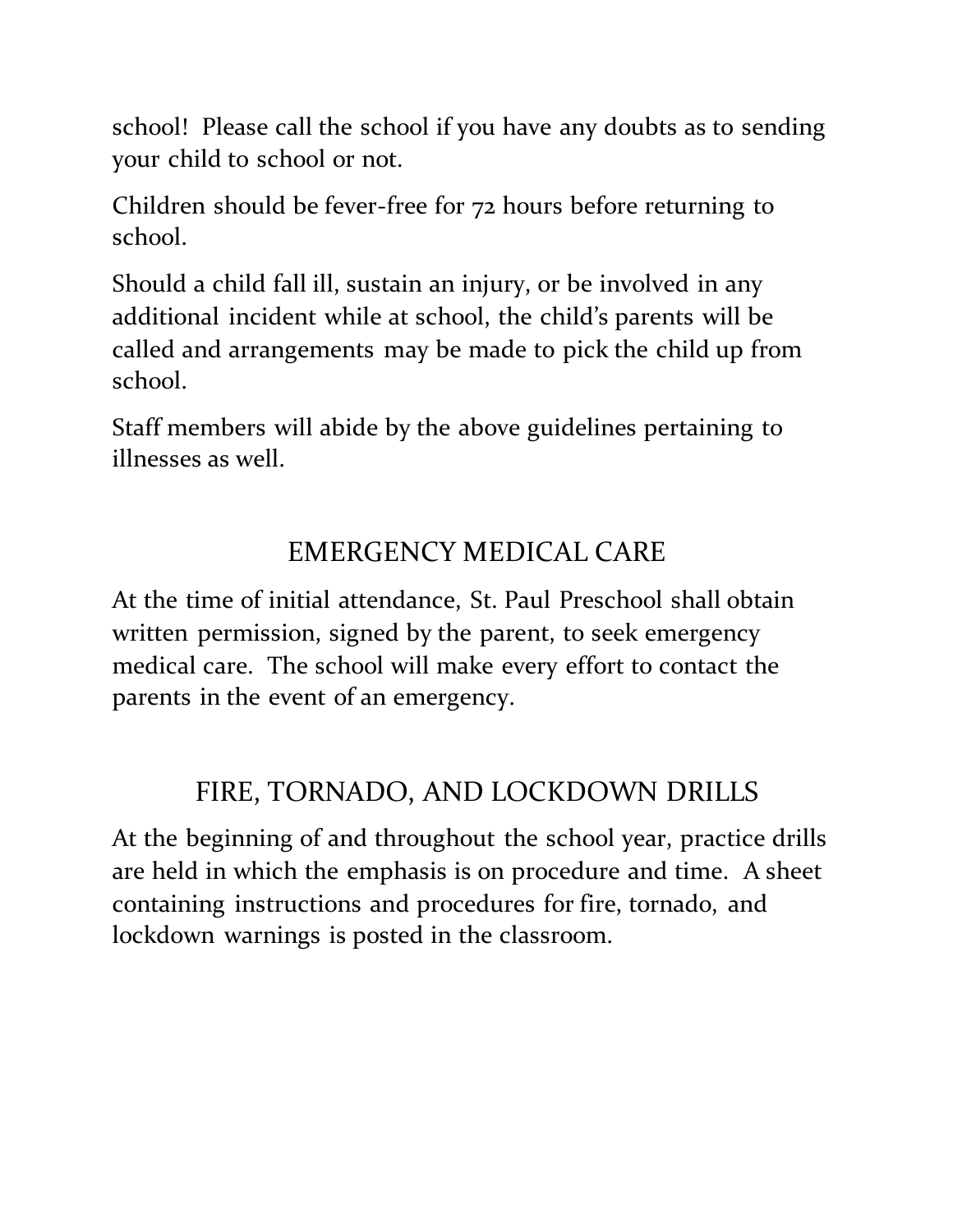#### SCHOOL CALENDAR

St. Paul Preschool follows Caledonia Community School's calendar as much as possible. A school calendar will be given out at the beginning of the school year.

#### **SNACKS**

St. Paul Preschool will provide a nutritious snack on a daily basis. We encourage healthy eating habits and will provide items such as vegetables, fruit slices, raisins, crackers, cheese, and dried fruit. Birthdays will be recognized and special birthday treats (cake, cupcakes, cookies, etc.) may be sent. Please note, our classroom is peanut and tree nut free.

### CHILD'S ATTIRE

Children should come dressed in comfortable, modest, washable play clothes.

### PARENT TEACHER CONFERENCES

Parent-teacher conferences may be scheduled later in the school year to discuss the progress of your child. If you feel it necessary to meet sooner, please contact your child's teacher to set up an appointment. It is best that you not bring your child to the conference so we can focus our attention on the conference. We encourage open communication between school and home so that we can all work together to make this the best possible experience for your child.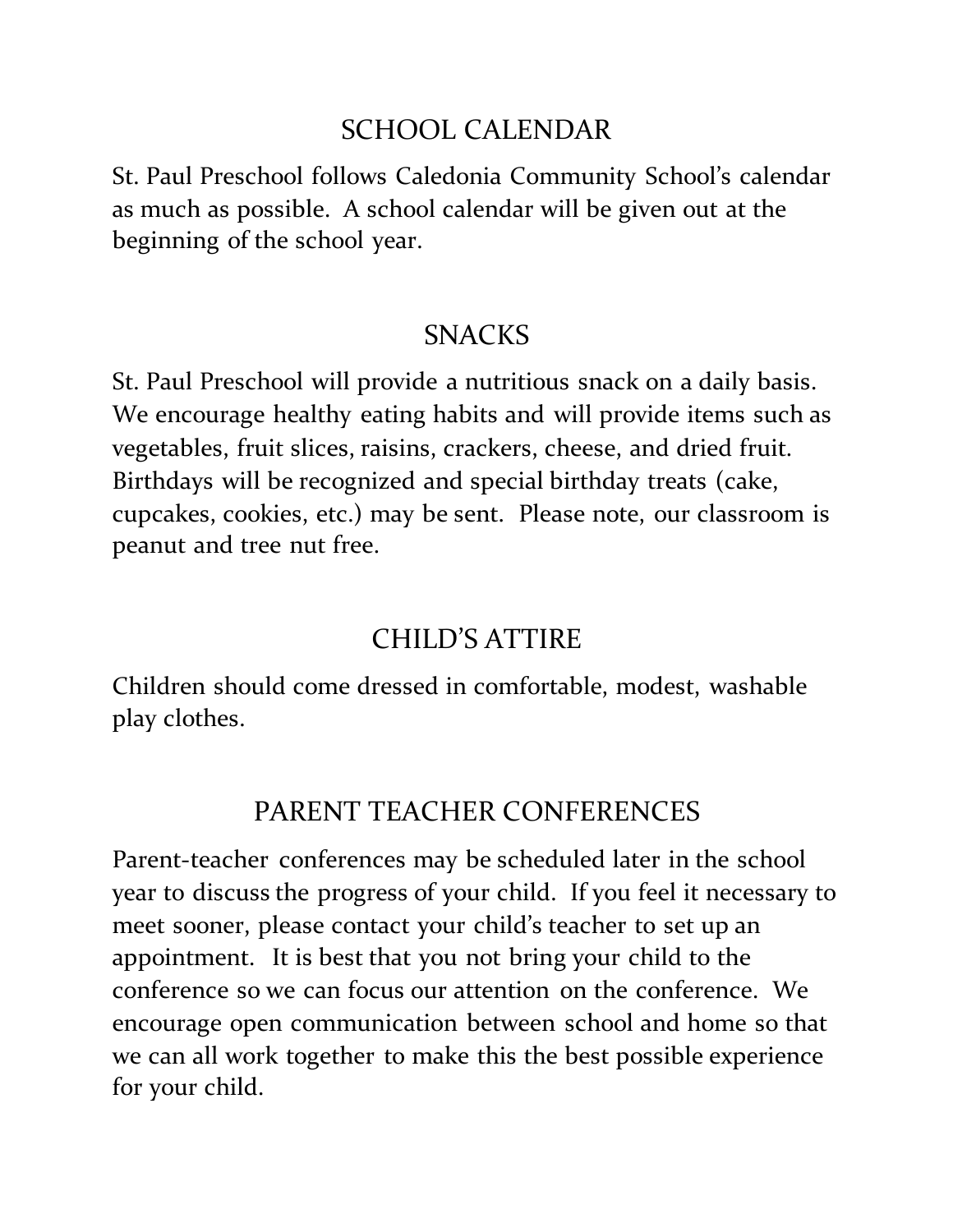# PREPARING FOR PRESCHOOL

There are many things parents can do to help prepare their child for the preschool experience. The following is a list of suggestions:

- 1. Spend time reading and talking with your child each day.
- 2. Answer their questions.
- 3. Encourage self-reliance.
- 4. Encourage your child to dress him/herself.
- 5. Help them recognize and hang up their own clothing.
- 6. Have a positive attitude about school, learning, and teachers. Your child is likely to reflect your attitude in this area.
- 7. Allow your child to make things with their hands and explore the things around them.
- 8. Show a genuine interest in the things they do.
- 9. Keep regular eating and sleeping habits and have a good breakfast before coming to preschool.
- 10.Teach good toilet habits (washing/drying hands) so they will be able to attend to their own needs.
- 11. Teach proper use of tissue.
- 12.Help them express their feelings verbally instead of physically when they are angry or frustrated.
- 13.If they have an interest in printing their own name, teach them the mall manuscript, not all capitals.
- 14.See to it that your child has pleasant relationships with children and adults rather than those in their own family.
- 15.Encourage sharing and taking turns with others.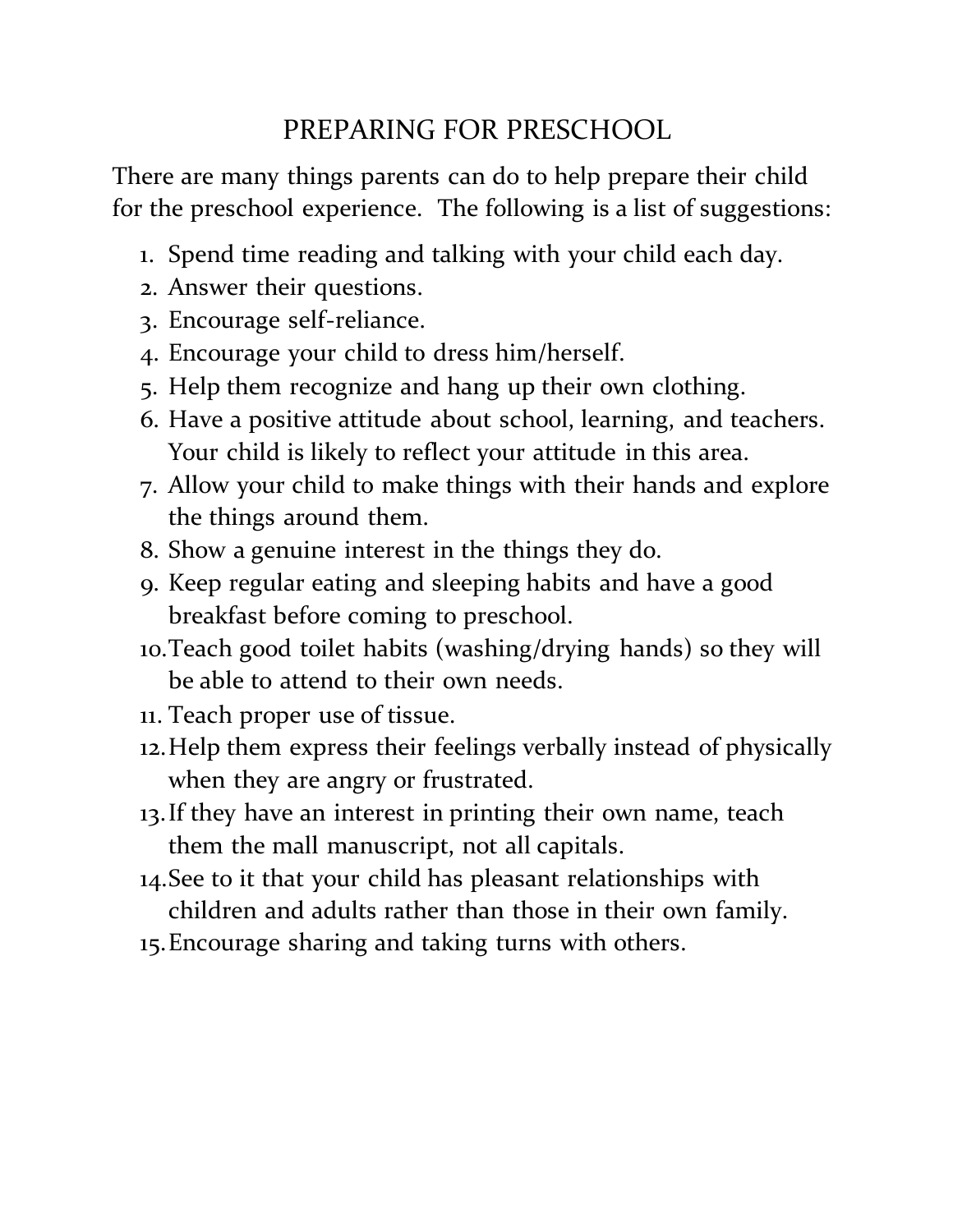#### THE FIRST DAY

On the first day of school parents should allow a few extra minutes to come into the classroom with the child to explore his/her new environment and to help him/her feel comfortable. This applies especially to children who have not seen the preschool before. If your child seems uneasy please follow the cues of the teacher on what to say and when to leave. Usually when a child becomes involved in an activity the anxiety of being left will be lessened. Many children quickly adapt to the preschool setting and are eager to come again. However, it is perfectly normal for a child to feel uneasy and to even cry for several days or weeks before s/he feels comfortable.

Talk to them about what is happening. Reassure them you will be back, and tell them when. Simply say, "I'm leaving now and I will be back to get you after school. See you then." Once you've decided to leave, do not hesitate even if they begin to cry. Most children stop crying within seconds after you are out of sight. Just go home, relax, and enjoy the quiet, as you won't be able to get a word in when you pick your child up and s/he begins to tell you about his/her first day at preschool! Please take time to listen.